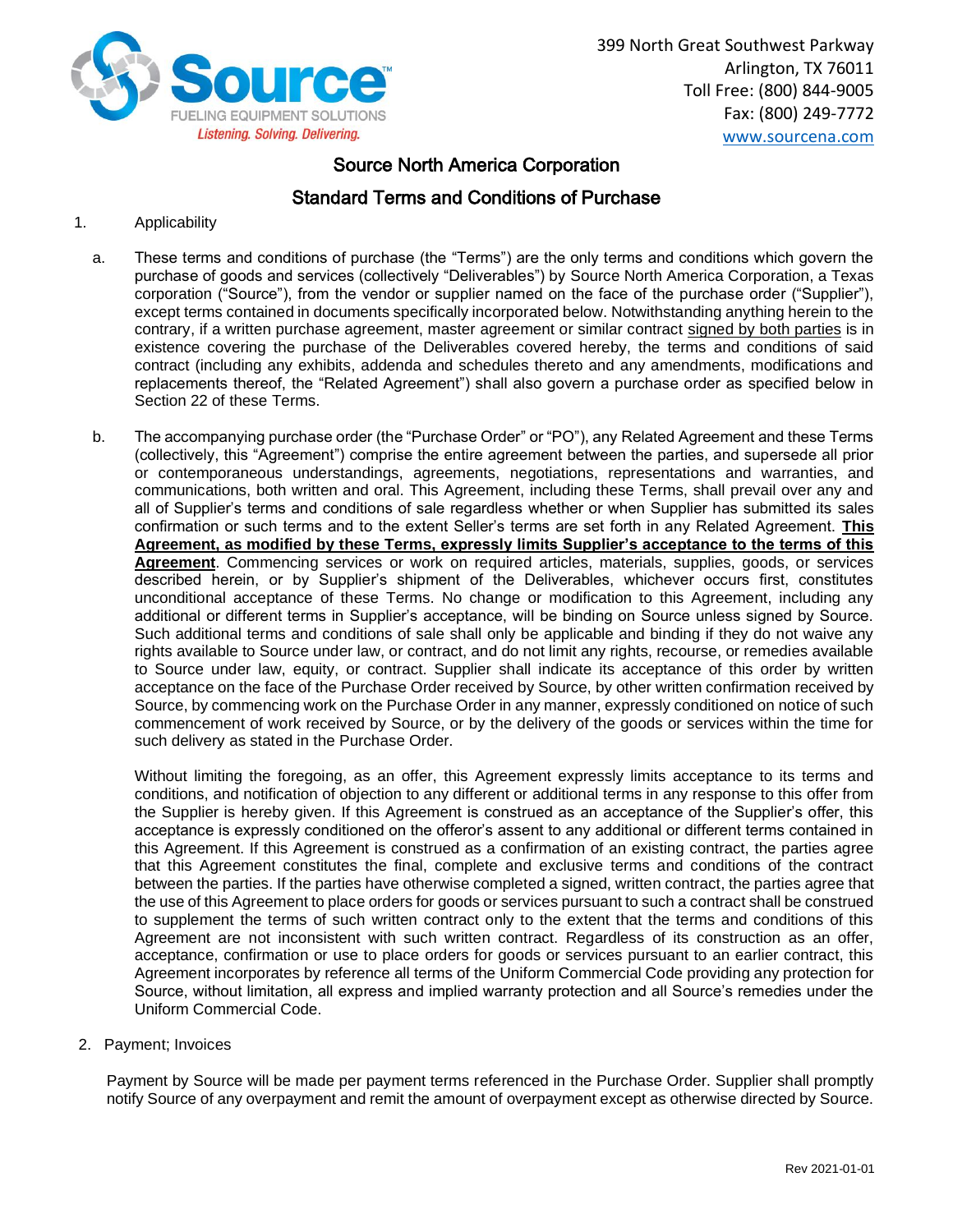

[www.sourcena.com](http://www.sourcena.com/)

All amounts due to Supplier shall be considered net of indebtedness of Supplier to Source. Source may withhold, deduct and/or set off all or part of amounts due or at issue between Source and Supplier under this Agreement or any other transaction with Source. Separate invoices indicating Purchase Order number, line item number(s), quantity, unit price and extended value are required for each Purchase Order. Unless otherwise specified, prices include all applicable federal, state and local taxes, duties, tariffs, and similar fees imposed by any government, all of which shall be listed separately on the invoice; provided that Source is generally exempt from state sales and use taxes and federal excise taxes as a reseller and Supplier shall not charge Source for any such taxes in connection with this order to the extent permitted by law. Source shall provide copies of tax exemption certificates upon request. Supplier is responsible for complying with all tax exemption requirements and is responsible for payment of all tax obligations that arise from the Supplier's failure to comply with exemption requirements.

- 3. Delivery
	- a. Time is of the essence in the performance of this Agreement by Supplier. Failure of Supplier to provide Deliverables within the time specified on the face of the Purchase Order, or within any extension specified by written amendment hereto, shall be a breach hereof. Notwithstanding any prior inspection, the passage of title, or any prior payment, Source reserves the right to inspect at Source's facility and either accept or reject Deliverables that contain any defect in materials, workmanship, or design or fail to conform to applicable specifications or as otherwise specified in this Agreement. Source may reject any Deliverables not delivered on time (whether early or late) and return such Deliverables at Supplier's risk and expense. Supplier may not withhold delivery for any reason without the prior written consent of Source. The expected delivery dates specified in the Purchase Order are the dates that the Deliverables are expected at the designated delivery point; if the Deliverables are not at the designated delivery point within 10 days of the expected delivery date, Supplier must obtain a written extension of the delivery date from Source and such extended date shall be a required delivery date. Delivery terms are F.O.B. final destination unless otherwise agreed to in writing by Source.
	- b. Supplier is responsible for the Deliverables until they are delivered to the designated delivery point specified in the Purchase Order. Supplier shall bear all risk of loss or damage to (i) improperly packed supplies during transport to the point of, and prior to, final inspection and (ii) Deliverables rightfully rejected by Source after notice of rejection to Supplier until such Deliverables or replacements therefore are redelivered. Title and risk of loss shall pass to Source upon receipt of the Deliverables at the point specified in the Purchase Order.
- 4. Non-Conformance(s)
	- . If Supplier delivers defective, damaged, Counterfeit (as defined below), or non-conforming Deliverables (collectively "Non-conformance(s)"), Source may at its option and at Supplier's expense: (i) require Supplier to promptly correct or replace the Non-conformance(s); (ii) return the Non-conformance(s) to Supplier for credit or refund; or (iii) perform necessary repair at its own facility or obtain replacement Deliverables from another source and charge or debit Supplier's account for those costs and any additional re-procurement costs. Return to Supplier of Non-conformance(s) and redelivery to Source of corrected or replaced Deliverables shall be at Supplier's expense. Any Deliverables previously rejected shall not be resubmitted for Source's acceptance without concurrent notice of the prior rejection, which notice shall also disclose any corrective action taken. No action taken by Source under this Section shall be deemed to extend any delivery dates specified on the face of the Purchase Order. Inspection and tests by Source do not relieve the Supplier of responsibility for Nonconformance(s) or other failures to meet this Agreement's requirements. Acceptance will not be final with respect to latent defects, fraud, or gross mistakes amounting to fraud. Notwithstanding anything else in this Agreement to the contrary, Supplier and Source expressly agree that Supplier is solely responsible for any claims for damages, losses, expenses including any administrative fees that result from Supplier's failure to comply with the requirements of this Agreement. The assessment of a fee will be at Source's discretion after careful review of the Non-conformance(s) and any prior Non-conformance history.

A "Counterfeit" part is an unlawful or unauthorized reproduction, substitution, or alteration that has been knowingly mismarked, misidentified, or otherwise misrepresented to be an authentic, unmodified part from the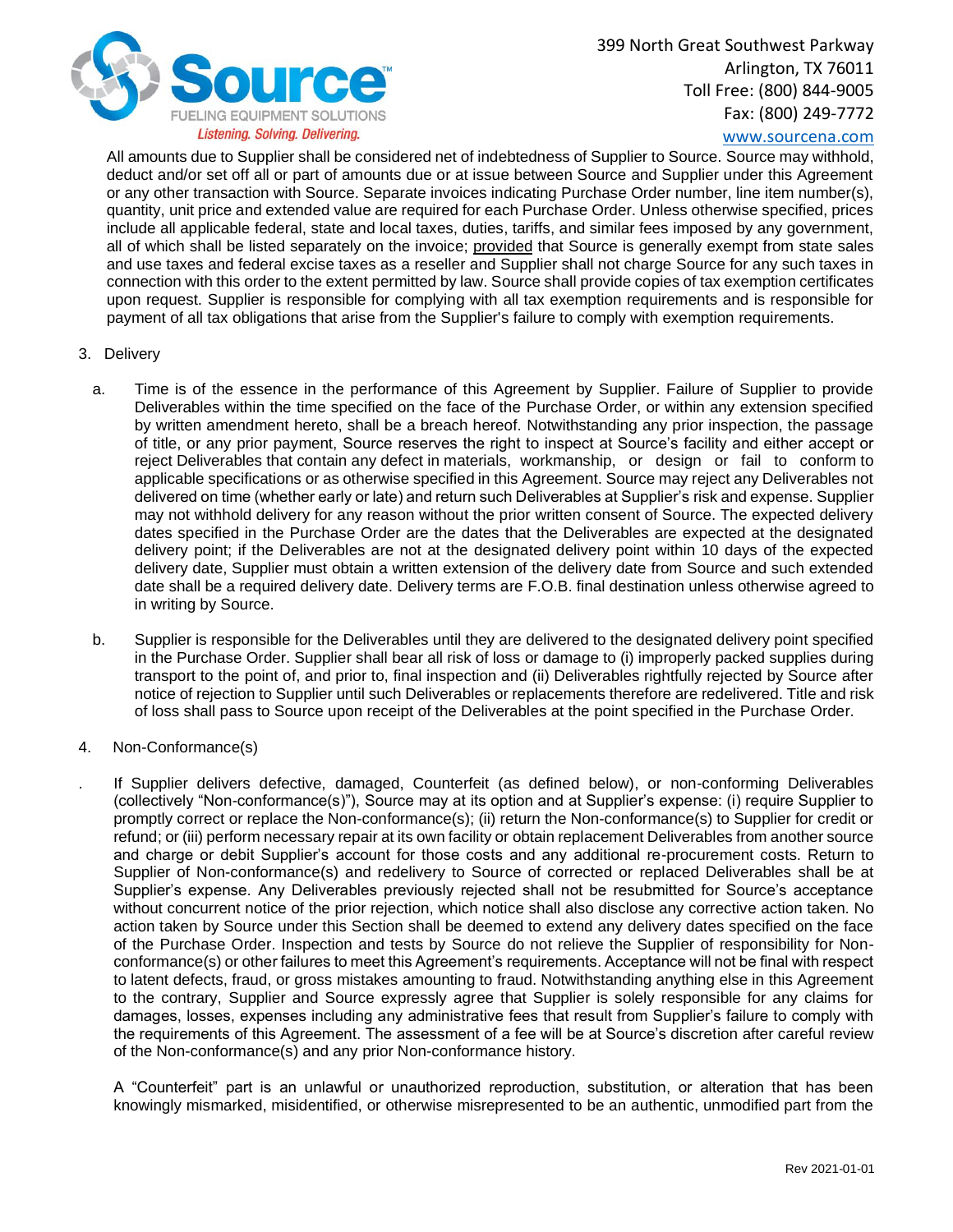

[www.sourcena.com](http://www.sourcena.com/)

original manufacturer, or a source with the express written authority of the original manufacturer or a current design activity, including an authorized aftermarket manufacturer or rebuilder.

- 5. Inspection and Acceptance of Deliverables
	- a. Supplier shall comply with any specifications stated on the face of the Purchase Order, specifications provided to Supplier (whether produced by Source or its customer(s)) and with any applicable customer specific or United States Government ("USG") specifications, specifically including FAR 52.504-25. Notwithstanding any prior inspection, the passage of title at the F.O.B. point, or any prior payment, Source reserves the right to inspect at Source's facility.
	- b. If any Deliverables are at any time found to be defective or otherwise not in conformity with the requirements of this Agreement, or required paperwork and certifications are not in compliance with the requirements of the Agreement, Source, in addition to its other rights and remedies, may reject such Deliverables and require either their prompt correction or their replacement at Supplier's expense, including shipping and packing charges. Alternatively, Source may, at its sole option, repair or replace such nonconforming Deliverables at Supplier's expense. In addition to its other rights and remedies Source may charge back to Supplier's account the amount paid for rejected Deliverables, including additional charges such as shipping and machining costs, pending redelivery of same or replacements therefor. All risk of loss of or damage to the Deliverables to be delivered hereunder shall be upon Supplier until such Deliverables are delivered at the F.O.B. point specified on the face of the Purchase Order; but Supplier shall bear all risk of loss of or damage to (i) improperly packed Deliverables during transport to the point of and prior to final inspection and (ii) Deliverables rightfully rejected by Source after notice of rejection to Supplier until such Deliverables or replacements therefore are redelivered, except for any loss or destruction of, or damage to, such rejected Deliverables resulting from negligence of officers, employees or agents of Source acting within the scope of their employment. Source's rights and remedies under this Section shall be in addition to and shall not be deemed to diminish its rights and remedies provided by law or under the "Warranty" Section herein, and no action taken by Source under this Section shall be deemed to extend any delivery dates specified on the face of the Purchase Order.
- 6. Warranty

In addition to all warranties implied by law, Supplier represents and expressly warrants to Source, its successors and assigns and to customers and users of Source's products that all Deliverables called for by this Agreement (i) will conform to applicable specifications (whether produced by Source or its customers) and to the drawings, samples or other descriptions furnished by Source (whether produced by Source or its customers) or Supplier and that all such Deliverables shall be non-surplus goods of new manufacture, good quality, and free from defects in material and workmanship; (ii) if of Supplier's design, shall be free from defects in design; and (iii) shall be suitable for the purposes intended, whether expressly stated or reasonably implied. Supplier shall, upon receipt of notice from Source, promptly and at its own expense and as directed by Source, replace or correct any Deliverables which are defective or otherwise nonconforming ("Defects"), and Supplier agrees to proceed with correction of any such non-conformance(s) in a manner satisfactory to Source. Supplier shall assume all risk of loss of or damage to Deliverables which are to be corrected or replaced pursuant to this warranty from the date on which Supplier is notified of the defect or other nonconformity until the corrected Deliverables or replacements are received at the destination(s) designated by Source. Source may charge back to Supplier's account the amount paid for Non-conformance(s) pending redelivery of same or replacements therefor. Alternatively, Source may, at its option, screen, sort, and repair or replace such Non-conformance(s) at Supplier's expense, charging such expense back to Supplier's account.

Further, Supplier hereby (i) assigns to Source all warranties and protective terms that are favorable to Supplier from its vendors and may be passed through to Company and (ii) if not assignable, agrees to use all commercially reasonable efforts to obtain from its vendors warranties and protective terms that are favorable to Supplier and may be passed through to Company. Such terms include, but are not necessarily limited to, provisions involving warranty, epidemic failure and indemnity, and shall, in any case be no less favorable than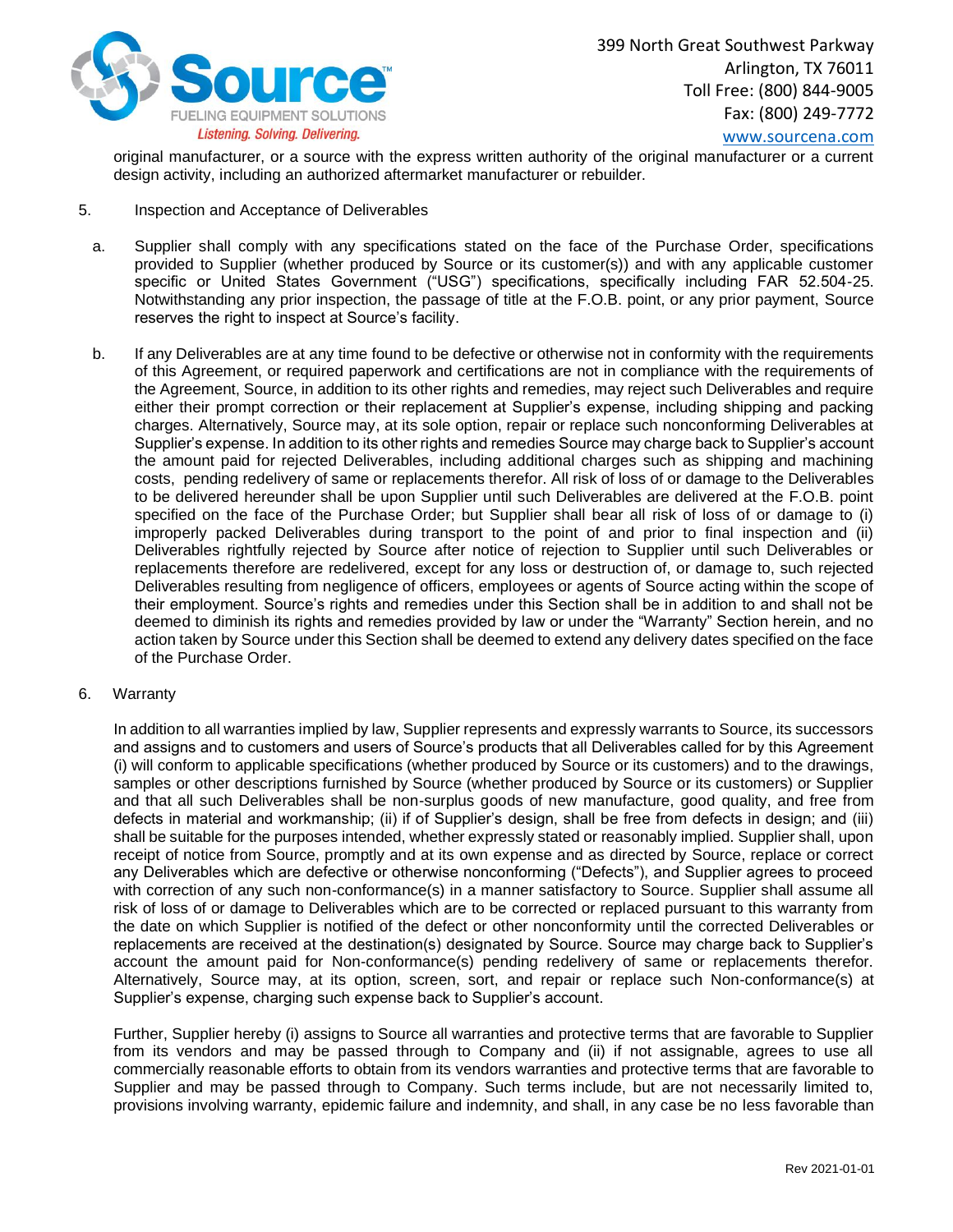

[www.sourcena.com](http://www.sourcena.com/)

comparable provisions in Supplier's agreements with the same vendors pursuant to which Supplier purchases material for use in products manufactured for Supplier's other customers.

# 7. Changes

Supplier shall not make changes to Deliverables, drawings, specifications, or schedule without Source's prior written consent. Changes made without Source's written consent shall be solely at Supplier's risk and cost. Source may at any time by written order ("Change Order") to Supplier and without notice to sureties, if any, make changes within the general scope of this Agreement in any one or more of the following: (i) shipping and billing instructions; (ii) quantity of Deliverables ordered; (iii) drawings or specifications;(iv) delivery schedules and place of delivery. Supplier shall proceed promptly to make such changes in accordance with the terms of the Change Order. If any such change causes an increase or decrease in the cost of performance of the Purchase Order, or in the time required for performance, an equitable adjustment may be made in Purchase Order price or the delivery schedule or both and the Purchase Order shall be amended in writing accordingly. Any claim by Supplier for adjustment under this Section shall be asserted within five (5) days after the date of the Change Order effecting the change.

#### 8. Insurance

Supplier shall procure and maintain at its sole cost and expense during the term of this Agreement and for a period of at least one (1) year after the expiration or termination of said Agreement, the following insurance with the minimum limits indicated (unless otherwise specified by Source in writing), to cover all of Supplier operations: (i) workers' compensation insurance with statutory limits in accordance with the laws of the state in which the work or any portion of the work is performed but in any case not less than \$500,000.00; (ii) commercial general liability insurance, alone or in combination with, commercial umbrella liability insurance, including products and completed operations coverage with a minimum combined single limit of \$2 million each occurrence; (iii) business automobile liability insurance, alone or in combination with, commercial umbrella liability insurance, covering owned, hired and non-owned vehicles with a limit of not less than \$2 million any one accident or loss; (iv) errors and omissions insurance with a limit of not less than \$1 million each claim for providers of consulting and engineering services; and (v) any other insurance required by law, reasonably requested by Source or customary for a subcontractor in Supplier's position. The insurance coverage required by this Section must be procured from reputable insurance companies licensed to do business in the state in which the work or any portion of the work is performed with carriers with a security rating from A.M. Best of not less than A-. Supplier hereby certifies to Source that it is in compliance with the insurance requirements hereunder prior to the start of work and shall maintain such compliance during the term of this Agreement. Insurance policies shall not be materially changed, cancelled or altered without Source receiving at least thirty (30) days' prior written notice from the Supplier or their insurance carriers. To the extent permitted by law, Supplier waives all rights against Source and its directors, officers, employees and agents for recovery of damages to the extent these damages are covered by the required insurance. Supplier shall also ensure that any permitted subcontractor, assignee or other member of Supplier's lower-tier suppliers, subcontractors, and Suppliers at all levels (collectively "Supplier's Supply Chain") procures and maintains the same insurance as required for Supplier. Supplier's insurance shall be primary and non-contributory to any other insurance maintained by Source. Neither the procurement nor the maintenance of any type of insurance by Source or the Supplier shall in any way be construed or deemed to limit, discharge, waive or release the Supplier from any of the obligations or risks accepted by the Supplier or to be a limitation on the nature or extent of said obligations and risks. In the event of Supplier's breach of this provision, Source shall have the right to cancel the undelivered portion of any Deliverables covered by this Agreement and shall not be required to make further payments except for conforming Deliverables provided prior to cancellation.

#### 9. Indemnification

a. Supplier shall defend, indemnify and hold harmless Source, its subsidiaries, affiliates, successors or assigns and its and their respective directors, officers, shareholders, employees, and customers (collectively, "Indemnitees") against any and all loss, injury, death, damage, liability, claim, deficiency, action, judgment,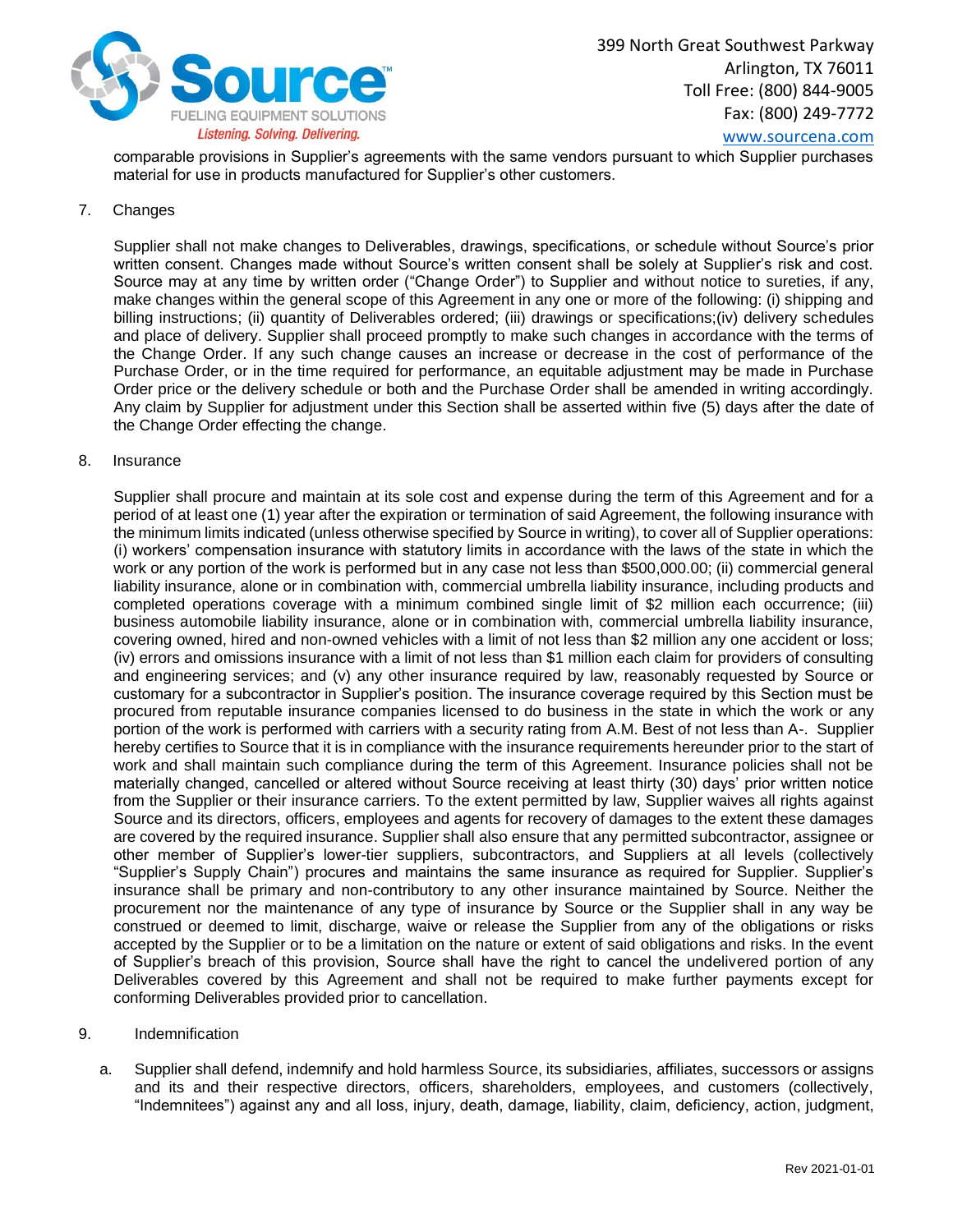

[www.sourcena.com](http://www.sourcena.com/)

interest, award, penalty, fine, cost or expense, including indirect, incidental, special, exemplary, punitive or consequential damages (including lost profits or lost revenues) and reasonable attorney and professional fees and costs, and the cost of enforcing any right to indemnification hereunder and the cost of pursuing any insurance providers (collectively, "Losses") arising out of or occurring in connection with the Deliverables purchased from Supplier or Supplier's negligence, willful misconduct or breach of the Terms. Supplier shall not enter into any settlement without Source's prior written consent. Supplier shall, at its expense, defend, indemnify and hold harmless Source and any Indemnitee against any and all Losses arising out of or in connection with any claim that Source's or Indemnitee's use or possession of the Deliverables infringes or misappropriates the patent, copyright, trade secret or other intellectual property right of any third party. In no event shall Supplier enter into any settlement without Source's or Indemnitee's prior written consent.

b. Supplier's indemnification obligations for claims related to or brought by anyone directly or indirectly employed by Supplier or Supplier's Supply Chain will not be limited by any provision of any workers' compensation act, disability benefits act or other employee benefit act, and Supplier hereby waives immunity under such acts to the extent they would bar recovery under or full enforcement of Supplier's indemnification obligations. The indemnifications specified in this Section are in addition to, and do not supersede or diminish any other indemnifications specified in this Agreement.

#### 10. Confidential Information

Except as may be required to allow the Supplier to perform on a separate, direct USG contract, and only as authorized under that contract, all non-public, confidential or proprietary information of Source and Source's customers' (collectively, "Confidential Information"), including but not limited to, specifications, samples, patterns, designs, plans, drawings, documents, data, business operations, customer lists, pricing, discounts or rebates, disclosed by Source to Supplier, whether disclosed orally or disclosed or accessed in written, electronic or other form or media, and whether or not marked, designated or otherwise identified as "confidential" in connection with this Agreement is confidential, solely for the purpose of performing this Agreement and may not be disclosed or copied unless authorized in advance by Source in writing. In the absence of a written agreement to the contrary, all information, specifications, and drawings furnished to Source by Supplier in connection with this Agreement shall be considered nonproprietary and may be used or disclosed to third parties by Source as Source chooses. Upon Source's request, Supplier shall promptly return all documents and other materials received from Source or, if in electronic form, deleted or destroyed. Source shall be entitled to injunctive relief for any violation of this Section.

## 11. Assignment

Neither this Agreement nor its performance nor any rights of Supplier herein, other than claims for money due or to become due Supplier hereunder, may be assigned or otherwise transferred by Supplier without prior written consent of Source. Failure to obtain Source's prior written consent shall render the assignment null and void and is a breach of this Agreement. Claims for money due to Supplier from Source arising out of this Agreement may be assigned, but Source shall not be bound by any such assignment unless and until Source shall have received written notice and an executed original of the instrument of assignment, and suitable documentary evidence of Supplier's authority so to assign. All payments of money due made by Source prior to receipt by Source of the above evidence of assignment shall be fully credited against Source's obligation under this Agreement. In no event shall copies of plans, specifications or other similar documents relating to work under this Agreement be furnished to any Assignee as part of any assignment of money due. Any costs associated with Source's efforts to approve an assignment including, but not limited to, Quality Assurance or financial audits, shall be borne by the Supplier. Notwithstanding any other provision of this Agreement, Supplier shall not procure from a third party any completed or substantially completed Deliverables described in the Purchase Order without first obtaining the written approval of Source.

## 12. Force Majeure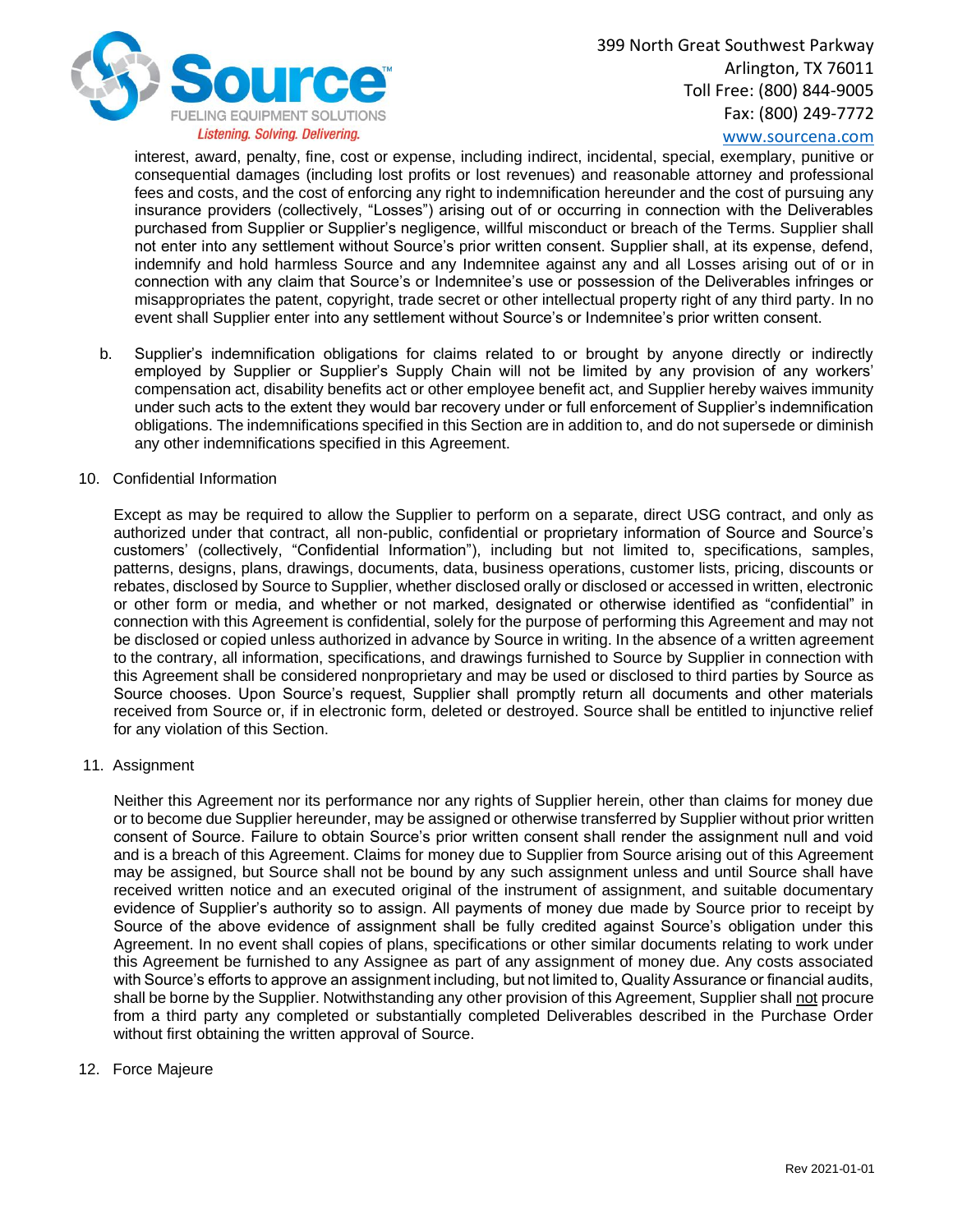

# [www.sourcena.com](http://www.sourcena.com/)

Neither party shall be liable to the other for any delay or failure in performing its obligations under this Agreement to the extent that such delay or failure is caused by an event or circumstance that is beyond the reasonable control of that party, without such party's fault or negligence, and which by its nature could not have been foreseen by such party or, if it could have been foreseen, was unavoidable ("Force Majeure Event"). Force Majeure Events include, but are not limited to, acts of God or the public enemy, government restrictions, floods, fire, earthquakes, explosion, human infectious disease epidemics or pandemics, war, invasion, hostilities, terrorist acts, riots, strike, embargoes or industrial disturbances. Supplier's economic hardship or changes in market conditions are not considered Force Majeure Events. Supplier shall use all diligent efforts to end the failure or delay of its performance, ensure that the effects of any Force Majeure Event are minimized and resume performance under this Agreement. Whenever there is an actual delay or threat to delay the timely performance of this Agreement ("Delay") Supplier shall promptly notify Source in writing of the cause and probable length of any anticipated Delay and take, at its sole expense, all necessary actions to mitigate the potential impact of any such Delay and minimize disruption of supply to Source, including treating Source no less favorably than any of its other customers if Supplier is required to allocate goods or resources among its customers. Neither such notification nor acknowledgment by Source will constitute a waiver of the Purchase Order's specified delivery schedule. If a Force Majeure Event prevents Supplier from carrying out its obligations under this Agreement for a continuous period of more than thirty (30) business days, Source may terminate this Agreement immediately by giving written notice to Supplier.

#### 13. Termination for Default

- a. To the extent permitted by Law, Source shall have the right to terminate this Agreement or any part hereof without further cost or liability to Source in the event of the happening of any one or more of the following: the commencement by Supplier of a voluntary case in bankruptcy; the commencement against Supplier of an involuntary case in bankruptcy, if such case is not dismissed within thirty (30) days from the date of filing; the appointment of a receiver or trustee for Supplier, if such appointment is not vacated within thirty (30) days from the date thereof; the execution by Supplier of an assignment for the benefit of creditors; Supplier's failure to make or delay in making deliveries hereunder which failure or delay is not otherwise excusable hereunder; Supplier's failure to provide adequate assurance of due performance when Source has reasonable grounds for insecurity with respect to such performance and following a written demand by Source for such assurance; or other failure of Supplier to perform in accordance with this Agreement (hereinafter "the Failure") and Supplier does not cure the Failure within 10 day cure period ("the Cure Period"), which Cure Period can be extended in the sole discretion of Source in writing.
- b. In the event Source terminates this Agreement in whole or in part as provided in this Section, Source may procure, upon such terms at a price deemed fair and reasonable and in such manner as Source may deem appropriate, Deliverables similar to those so terminated, and Supplier shall be liable to Source for any excess costs for such similar Deliverables; provided, that Supplier shall continue the performance of this Agreement to the extent the same is not terminated. Upon termination by Source of all or any part of this Agreement by reason of any default by Supplier, Source, in addition to any other lawful remedies, may at its option require Supplier to transfer to Source all materials, work in process, completed goods, tooling, plans and specifications allocable to the cancelled portion of this Agreement.
- 14. Termination for Convenience

Source reserves the right to terminate this Agreement, or cancel any part hereof, for its convenience. In the event of such termination, Source shall terminate by delivering to Supplier a written notice ("Notice of Termination") specifying the extent and the effective date of termination. Supplier shall immediately stop all work hereunder and shall immediately cause any and all Supplier's Supply Chain to cease work.

15. Compliance with Laws and Regulations

This Agreement and any matter arising out of or related to this Agreement shall be governed by the laws of the State of Texas without regard to its conflicts of law provisions. If this Purchase Order is a subcontract under a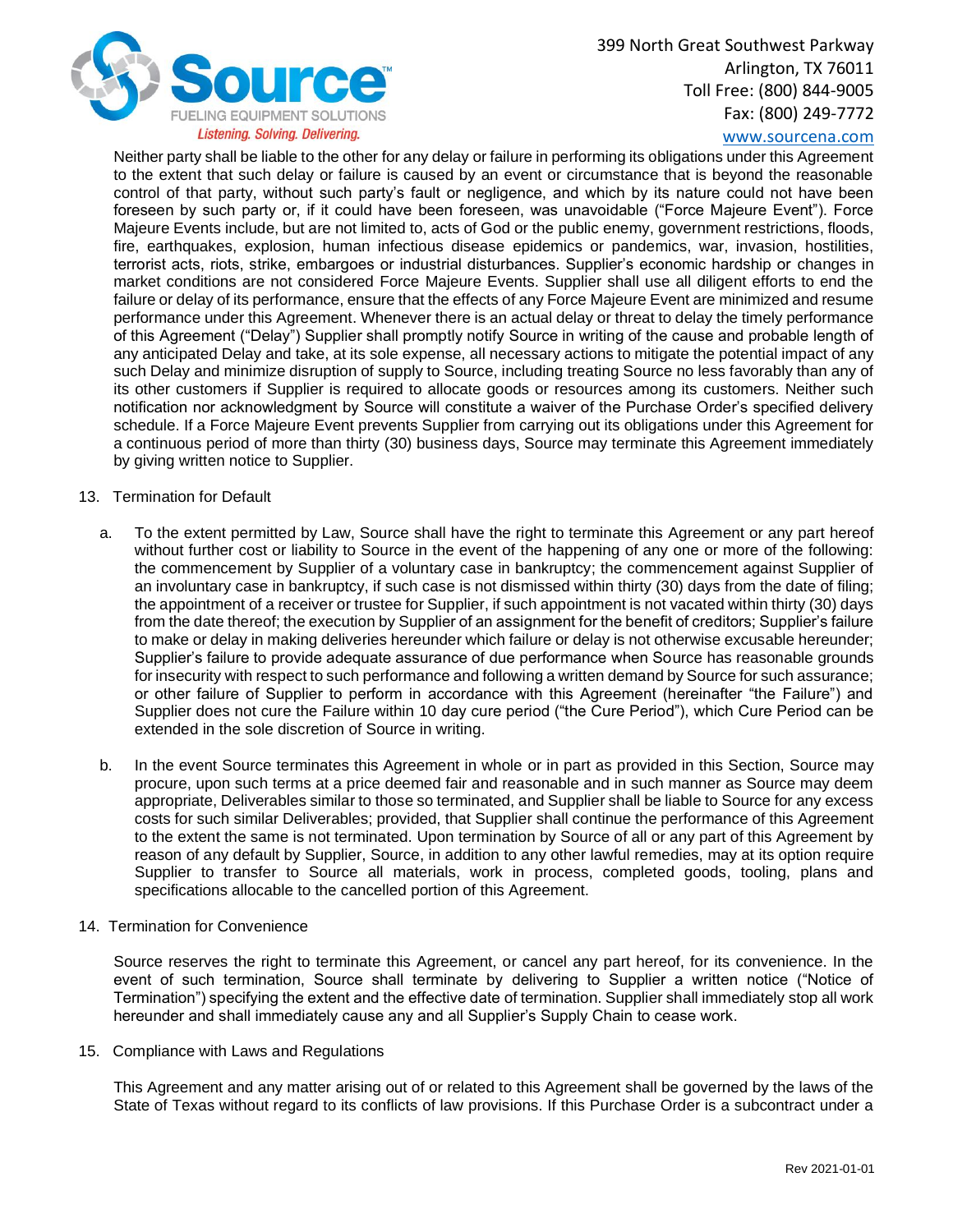

# [www.sourcena.com](http://www.sourcena.com/)

U.S. Government prime contract, any and all disputes involving the U.S. Government shall be governed solely by the applicable Federal Law. Supplier shall comply with all applicable laws, orders, regulations and ordinances of the United States and the country where the Supplier will be performing the Agreement including, but not limited to, laws, pertaining to labor, health, safety, security, environment, anti-corruption, export, and human trafficking. Supplier shall procure and maintain in effect all the licenses, permissions, authorizations, consents and permits that it needs to carry out its obligations under this Agreement and shall comply with all applicable guidelines and directives of any local, state, and/or federal governmental authority. Supplier assumes all responsibility for shipments of Deliverables requiring any government import clearance. Source may terminate this Agreement if any governmental authority imposes antidumping or countervailing duties or any other penalties on Deliverables. Supplier shall comply with applicable laws and regulations relating to anti-corruption, including, without limitation**,** (i) the United States Foreign Corrupt Practices Act (FCPA) (15 U.S.C. §§78dd-1, et. seq.) irrespective of the place of performance, and (ii) laws and regulations implementing the Organization for Economic Cooperation and Development's Convention on Combating Bribery of Foreign Public Officials in International Business Transactions, the U.N. Convention Against Corruption, and the Inter-American Convention Against Corruption in Supplier's country or any country where performance of this Agreement will occur. Compliance with the requirements of this Section is a material requirement of this Agreement.

#### 16. Intellectual Property

Supplier agrees that Source shall be the owner of all inventions, technology, designs, works of authorship, mask works, technical information, computer software, business information and other information conceived, developed or otherwise generated in the performance of this Agreement by or on behalf of Supplier; provided that if Supplier has had material creative or developmental input therein, then such intellectual property shall be deemed the property of Source with Supplier having a ten (10) year non-exclusive, royalty-free right of use thereof. Supplier hereby assigns and agrees to assign all right, title, and interest in the foregoing to Source, including without limitation all copyrights, patent rights and other intellectual property rights therein and further agrees to execute, at Source's request and expense, all documentation necessary to perfect title therein in Source. Any invention, sole or joint, made by employees of Supplier and arising out of the subject matter of this Agreement, as amended or extended, shall be fully disclosed and completely assigned by Supplier to Source without further compensation. Supplier shall maintain and disclose to Source written records of, and otherwise provide Source with full access to, the subject matter covered by this Section and that all such subject matter will be deemed the property of Source. Supplier shall assist Source, at Source's request and expense, in every reasonable way, in obtaining, maintaining, and enforcing patent and other intellectual property protection on the subject matter covered by this Section. Supplier warrants that the Deliverables furnished under this Agreement will not infringe or otherwise violate the intellectual property rights of any third party in the U.S. or any foreign country. Supplier shall defend, indemnify, and hold harmless Source and Source's Customers from and against any claims, damages, losses, costs, and expenses, including reasonable attorney's fees, arising out of any action by a third party that is based upon a claim that the Deliverables furnished under this Agreement infringe or otherwise violate the intellectual property rights of any person or entity. To the extent that any pre-existing inventions, technology, designs, works of authorship, mask works, technical information, computer software, and other information or materials are used, included, or contained in the Deliverables and not owned by Source pursuant to this or a previous agreement with Supplier, Supplier grants to Source an irrevocable, nonexclusive, world-wide, perpetual, transferable, sub-licensable, royalty-free license with respect to any intellectual property rights in the Deliverables, as are necessary for Source to exercise its rights in the Deliverables as reasonably contemplated by this Agreement.

17. Cumulative Rights and Remedies; Limit on Source's Liability

Supplier acknowledges that breach by Supplier of this Agreement could cause irreparable harm to Source for which monetary damages may be difficult to ascertain or may constitute any inadequate remedy. Supplier, therefore, agrees that Source shall be entitled to sue for specific performance or seek injunctive relief for any violation or threatened violation of this Agreement by Supplier without the filing or posting of any bond or surety. Source may seek a temporary and/or permanent injunction (or other similar relief in accordance with applicable law) from any court or other authority having competent jurisdiction. The rights and remedies herein reserved to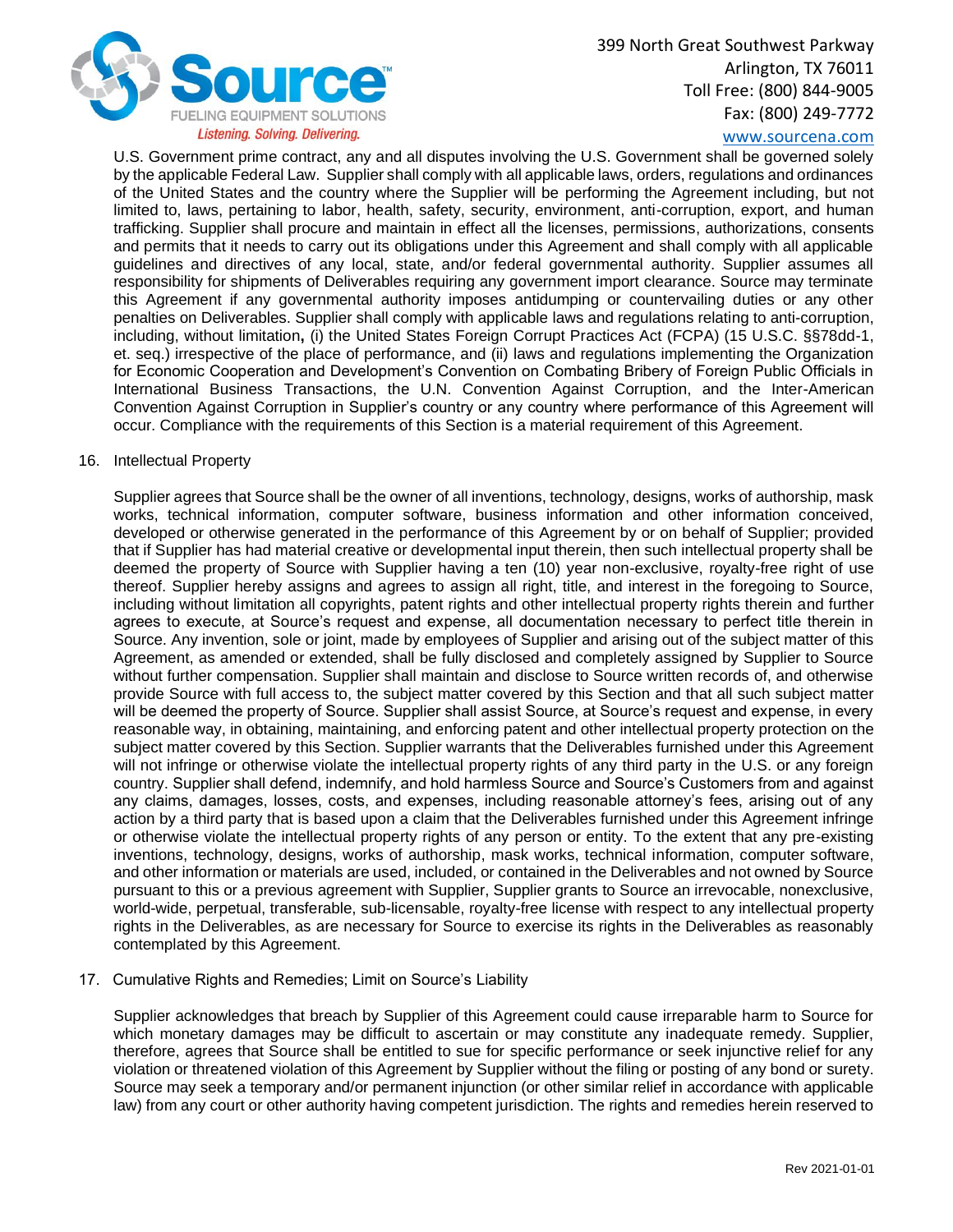

[www.sourcena.com](http://www.sourcena.com/)

Source shall be cumulative and in addition to any other or further rights and remedies provided by law or equity. Nothing in this Agreement shall exclude or limit (a) Supplier's liability under the "Indemnification" or "Warranty" Sections here of, or (b) Supplier's liability for fraud, personal injury or death caused by its actions, omissions, negligence or willful misconduct. Source's liability on any claim of any kind arising out of or related to this Agreement shall in no case exceed the purchase price of the Deliverables which give rise to the claim which must be commenced within sixty (60) days after the scheduled date of delivery of the Deliverables.

#### 18. Quality Management System

Supplier shall establish and maintain a quality management system ("QMS") to an industry recognized quality standard and in compliance with any other specific quality requirements for the Deliverables identified in the Purchase Order or related documents. Continuing compliance with independent third-party certification (e.g., U.L. listing, E.P.A. or C.A.R.B requirements) is mandatory where required by applicable law and strongly recommended and encouraged in all other cases. Supplier shall promptly notify Source in writing when discrepancies in Supplier's process, including any violation of or deviation from Supplier's established and regulator requirement approved inspection/quality management system, or good/materials are discovered or suspected which may affect the Deliverables delivered or to be delivered under the Purchase Order.

#### 19. Supplier Records

All records are to be retained for the period required by applicable local, state and federal laws and regulations in the U.S. and, in the case of foreign operations, for all periods required by applicable law. Records, which provide evidence of conformity to requirements and the effective operation of the Supplier's quality management system, (e.g. Supplier test reports, inspection records), shall be maintained and remain legible, readily identifiable, retrievable and available to Source and/or Source's customer(s) during performance of an Agreement and until the later of: (i) ten (10) years after final payment; (ii) final resolution of any dispute involving the Deliverables delivered hereunder; (iii) the latest time required by an Agreement; (iv) the latest time required by applicable laws and regulations; (v) the latest time required by Source's quality requirements effective as of the date of this Agreement; or (vi) as otherwise directed by Source unless otherwise specified in this Agreement (collectively the "Retention Period"). If Source has a reasonable suspicion that the provisions of this Agreement have been violated based on identifiable evidence or information, Source and its authorized representatives will have the right to audit, examine and make copies of all records that relate to this Agreement in whatever form they may be kept by Supplier including, but not limited to, relevant quality, inspection, test, accounting records, transactional records, financial documents, or written policies and procedures. Supplier will keep and preserve all such records and accounts throughout the term of the Agreement, and the Retention Period, subject to any applicable legal privilege, data protection or data privacy law or express legal restriction.

## 20. Packing and Shipping

Supplier shall properly pack, mark, ship and route the Deliverables in accordance with the requirements of Source and the carriers and in accordance with all applicable laws and regulations, or if there are no stated requirements, in accordance with best commercial practices designed to prevent loss or damage due to weather, transportation and other causes. Each shipment shall include packing slips identifying Source's complete Purchase Order number, shipment date, an itemized list of contents using the classification identification of the Deliverables required by Source or the carrier, and such other items as Source may require. Source's count or weight will be final and conclusive for any shipment.

#### 21. Information Protection

Supplier shall establish and comply with effective policies, standards, procedures, and guidelines for privacy, information protection, and data and systems security, and with all applicable privacy laws and regulations for the protection of Source Information and Confidential Information (collectively "Sensitive Information"). Supplier agrees to preserve the confidentiality, integrity and accessibility of Sensitive Information with administrative, technical, and physical measures that conform to generally recognized industry standards and best practices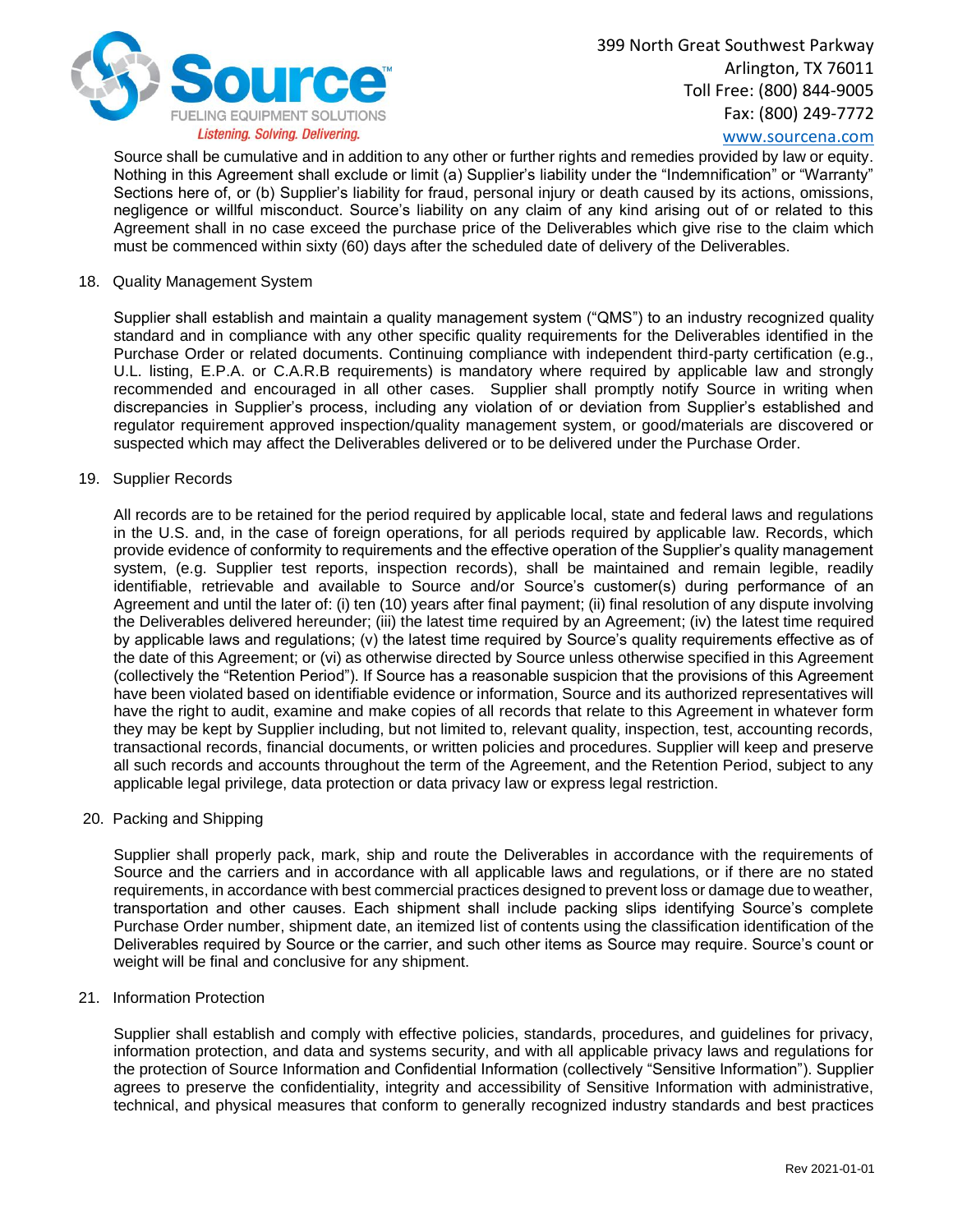

# [www.sourcena.com](http://www.sourcena.com/)

commensurate with the consequences and probability of loss, misuse, or unauthorized access to, or modification of Sensitive Information. Any information system belonging to, or operated by or for, the Supplier shall provide adequate security to prevent the intentional or unintentional disclosure of Sensitive Information to unauthorized persons; modification, destruction or loss of Sensitive Information; or copying of Sensitive Information to any unauthorized media. Supplier agrees to comply with all applicable laws that require the notification of individuals in the event of unauthorized release of Sensitive Information or other event requiring notification and shall indemnify, hold harmless and defend Source and Source's Customer (including their trustees, officers, and employees) from and against any claims, damages, or other harm related to such notification event.

22. Severability/Survival; Order of Precedence

If any Section of this Agreement is deemed to be invalid by a court of competent jurisdiction or is prohibited by applicable law, such Section shall be ineffective to the extent of such prohibition or invalidity, without invalidating the remainder of such Section or the remaining Sections, terms or conditions of such Agreement. Provisions of these Terms which by their nature should apply beyond their terms will remain in force after any termination or expiration of this Agreement including, but not limited to, the following provisions: Warranty, Counterfeits, Indemnification, Intellectual Property, Supplier Records, Defects, Compliance with Laws, Information Protection, Governing Law, News Release and Publicity, and Severability/Survival. Supplier agrees that it must review all drawings and specifications promptly upon delivery in connection with this Purchase Order and shall disclose to Source in writing any discrepancies between such drawings and specifications and the Purchase Order and these Standard Terms and Conditions. Thereafter, any inconsistency or ambiguity in this Agreement shall be resolved by giving precedence in the following order: (a) Purchase Order, (b) these Standard Terms and Conditions of Purchase, (c) any Related Agreement (d) Statement of Work, (e) Drawings, (f) Specifications, and (g) other documents included herein by reference.

- 23. Other Requirements
	- a. Relationship of the Parties. The relationship between the parties is that of independent contractors. Nothing contained in this Agreement shall be construed as creating any agency, partnership, joint venture or other form of joint enterprise, employment or fiduciary relationship between the parties and neither party shall have authority to contract for or bind the other party in any manner whatsoever. This Agreement is for the sole benefit of the parties hereto and their respective successors and permitted assigns and nothing herein, express or implied, is intended to or shall confer upon any other person or entity any legal or equitable right, benefit or remedy of any nature whatsoever under or by reason of this Agreement.
	- b. Notices; Waivers. All notices, requests, consents, claims, demands, waivers and other communications hereunder (each, a "Notice") shall be in writing and addressed to the parties at the addresses set forth on the face of the Purchase Order or to such other address that may be designated by the receiving party in writing. All Notices shall be delivered by personal delivery, nationally recognized overnight courier (with all fees prepaid), facsimile (with confirmation of transmission) or certified or registered mail (in each case, return receipt requested, postage prepaid). A Notice is effective only upon receipt by the receiving party. No waiver by Source of any of the provisions of this Agreement is effective unless explicitly set forth in writing and signed by Source. No failure to exercise, or delay in exercising, any right, remedy, power or privilege arising from this Agreement operates, or may be construed, as a waiver thereof. No single or partial exercise of any right, remedy, power or privilege hereunder precludes any other or further exercise thereof or the exercise of any other right, remedy, power or privilege.
	- 24**.** Equal Opportunity; Federal Acquisition Regulation Clauses Incorporated by Reference

Source is an equal opportunity employer and federal contractor or subcontractor. Consequently, the parties agree that, as applicable, they will abide by the requirements of 41 CFR 60-1.4(a), 41 CFR 60-300.5(a) and 41 CFR 60-741.5(a) and that these laws are incorporated herein by reference. These regulations prohibit discrimination against qualified individuals based on their status as protected veterans or individuals with disabilities, and prohibit discrimination against all individuals based on their race, color, religion, sex, sexual orientation, gender identity or national origin. These regulations require that covered prime contractors and